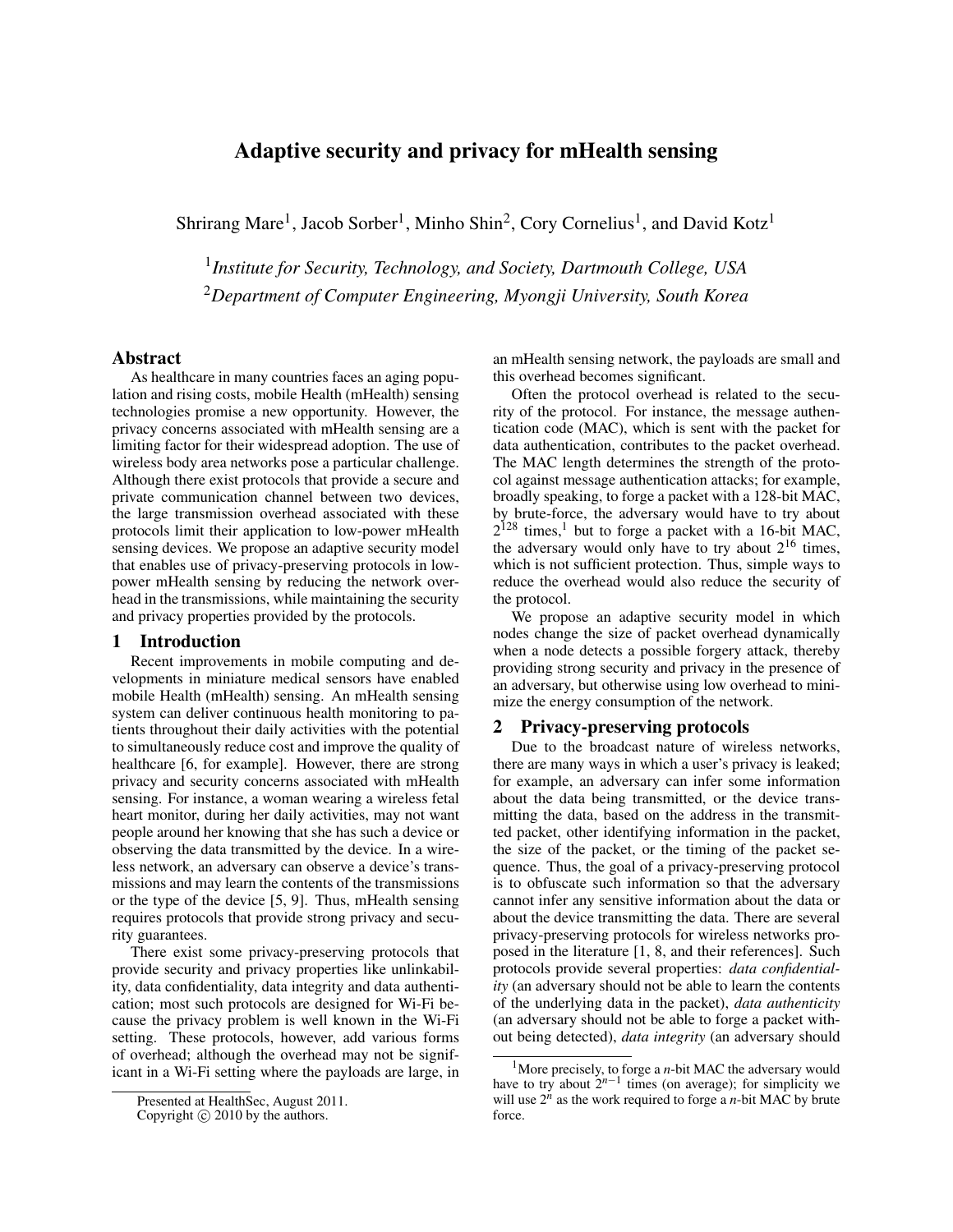

<span id="page-1-0"></span>Figure 1. a) Generalized packet format of a privacypreserving protocol, b) Adaptive packet format

not be able to modify a packet without being detected), and *unlinkability* (given two packets transmitted to/from the same node, the adversary should not be able to link the packets).

Figure [1a](#page-1-0) shows a generalized packet format of a typical privacy-preserving protocol. Standard encryption techniques provide confidentiality and authenticity by encrypting the payload and appending a message authentication code (MAC). To achieve unlinkability, the privacy-preserving protocols ensure that the header *H* , the payload, and the MAC *M* change with each packet such that the entire packet appears as a pseudorandom string to an adversary. The receiver, however, is able to identify packets addressed to itself efficiently based on *H*. We assume that the privacy-preserving protocols use strong cryptographic algorithms to compute  $H$  and  $M$ , and the only way for the adversary to forge *H* and *M* is by a brute-force attack.

The packet overhead ( $H$  and  $M$ ) of existing protocols is usually high (e.g., SlyFi [\[1\]](#page-4-3) overhead is 32 bytes). This overhead is not significant in a Wi-Fi setting, where payloads are large (e.g., 512 bytes). But for mHealth sensing, where the sensor data is small (1-50 bytes), 32 bytes of overhead is significant.

#### 3 Adaptive security

In privacy-preserving protocols the receiver node uses the header  $H$  to filter incoming packets (that is, to determine whether the incoming packet is addressed to this node), and it uses the MAC *M* for data authentication. This overhead ( $H$  and  $M$ ) in the protocols is usually fixed, and for strong security, the protocols choose long *H* and long *M* . However, a node is not always in a hostile environment, so using large overhead all the time is inefficient. In most mobile devices, the network interface is the most energy-consuming part of the system, so we need to reduce network overhead.

In adaptive security, the parameter that we change is the size of the header and the MAC sent in the packet. Thus, instead of using a fixed large overhead, the nodes use a small packet overhead that expands dynamically if the node detects the presence of an adversary who is trying to forge a packet.<sup>[2](#page-1-1)</sup> This approach provides strong security when required (e.g., when there is an attack), but saves energy, at both the sender node and the receiver node, when not required.

#### 3.1 Adapting: how

In a typical body-area sensor network for mHealth sensing, there will be one *mobile node* (*MN*, e.g., mobile phone), and one or more *sensor nodes (SNs)*. Let us consider, for simplicity, a network with one MN and one SN.

We propose to shorten the packet header and MAC. As shown in Figure [1b](#page-1-0), the actual bits sent as header and as MAC are the *l* most significant bits of  $H$  and  $M$ , respectively. In our proposal, this length adapts to potential forgery attacks; thus, the MN and SN need to agree on *l* and how it changes. Let σ*MN* and σ*SN* be the sets of values that MN and SN use, respectively, to determine the header and the MAC lengths for an incoming or an outgoing packet; for example, if  $\sigma_{MN} = \{l_0\}$ , then for every received packet, the MN will assume the header and MAC lengths as  $l_0$ . If set  $\sigma_{MN}$  contains more than one element, then MN will parse the packet multiple times, each time with a different value from  $\sigma_{MN}$ , till either the packet is accepted (after header and MAC verification) or the packet is discarded. Thus, if the SN sends a packet *p* with header and MAC of size *l* each, then the MN will accept the packet only if  $l \in \sigma_{MN}$ . In our adaptive protocol, the size of set  $\sigma_{SN}$  is always one; thus, the SN can communicate with the MN only if  $\sigma_{SN} \subseteq \sigma_{MN}$ .

Figure [2](#page-2-0) shows how the MN and the SN change the sets  $\sigma_{mn}$  and  $\sigma_{sn}$  so that they can communicate with each other while adapting to the new header and new MAC length *l*. At time  $t_0$ , during discovery, the MN and the SN share the initial length  $l_0$ ; that is, at time  $t_0$ ,  $\sigma_{MN} = \sigma_{SN} = \{l_0\}$ . In our proposal, only the MN makes the decision to change *l*. Later at some time  $t_1$ , the MN decides that it needs to adapt and change the header and MAC length to  $l_1$ , and so it adds  $l_1$  to  $\sigma_{MN}$ . After time *t*1, when the MN receives a packet from the SN (the header and MAC size for this packet will be  $l_0$ ), it accepts the packet (because  $l_0 \in \sigma_{MN}$ ), and piggybacked on the ACK returned to the SN, it indicates its preference for  $l_1$ , so SN adds  $l_1$  to  $\sigma_{SN}$  and removes the old value  $(l_0)$  from  $\sigma_{SN}$ . However, the SN may not receive the ACK (as shown in the figure), in which case the SN will continue to send packets with header and MAC of size  $l_0$  (each), which is okay because the MN can accept those packets, as  $l_0 \in \sigma_{MN}$ . Eventually, at time  $t_2$ , the SN will receive the ACK, and it will change σ*SN* (as shown in the figure). Now, after time  $t_2$ , when the MN receives a packet from the SN (at time *t*3), it would know that the SN has updated its  $\sigma_{SN}$ , and so the MN will remove the old value  $l_0$  from  $\sigma_{MN}$ . Thus, in short, while adapting to the new header and MAC size, the MN maintains the set  $\sigma_{MN}$  such that  $\sigma_{SN}$  will always be its subset, and this

<span id="page-1-1"></span><sup>&</sup>lt;sup>2</sup>As described below, our method conservatively reacts

whenever header-collision counts rise too large, which may simply indicate the presence of a neighboring network; in the worst case, the overhead never exceeds that of the non-adaptive protocol.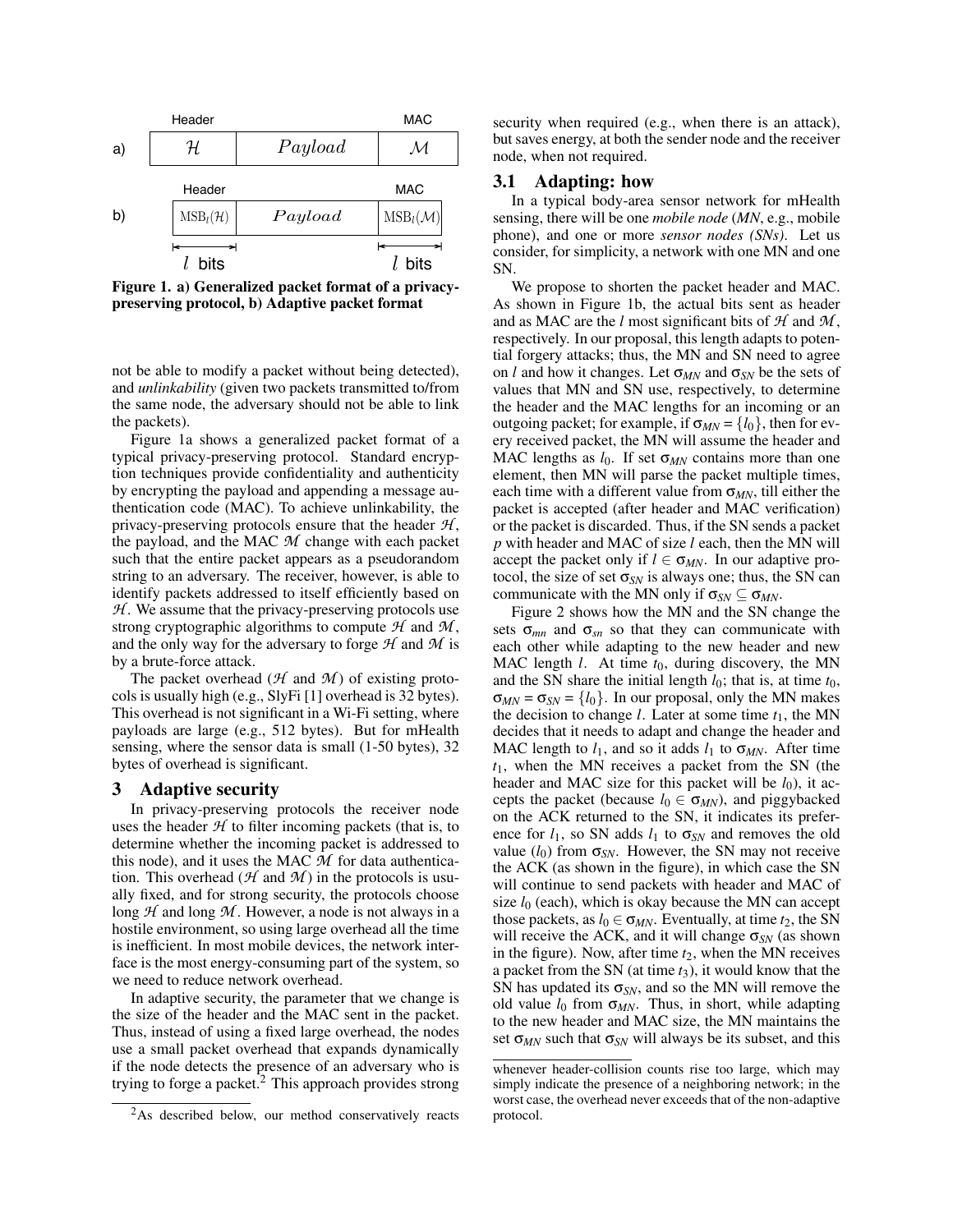

<span id="page-2-0"></span>Figure 2. Adaptive security model

ensures that the MN and the SN remain in sync and can communicate while adapting.

#### 3.2 Adapting: when

In this section we describe one simple condition that triggers the MN to adapt. One can add more conditions as per the application and network requirement. Due to space constraints, we will provide only the intuition behind the proof for choosing this specific condition.

Smaller header and smaller MAC decrease the work required to forge a packet. So the MN increases the header and the MAC length in presence of an adversary who is trying to forge a packet, thereby making it harder for the adversary to succeed in forging a packet.

The MN uses the header to filter incoming messages, so depending on the network traffic (due to transmissions from neighboring BASNs), a smaller header will cause more collisions in the MN's hash table than a larger header. A hit in the hash table implies that the incoming message is from the SN, or that the message is of a neighboring BASN that happens to use a header matching one of the headers in the MN's hash table, or that the message is a forgery attempt. It is hard for the MN to distinguish between the latter two cases, in which MAC verification fails. We take a cautious approach, and consider a failed MAC verification to be a forgery attempt, and hence presence of an adversary.

The MN's hash table contains *w* headers. For packets with header and MAC lengths *l*, the adversary has to transmit about  $2^{2l}/w$  times to successfully forge a packet. The MN counts the number of forgery attempts, and when the number of the such forgery attempts gets larger than a threshold  $\alpha$  (we derive  $\alpha$  in Section [4\)](#page-2-1), the MN increases the header and MAC lengths, which in turn increases the difficulty of forgery. Thus, the security against forgery increases as the adversary works harder. The MN resets the forgery counter, and the header and MAC size to  $l_0$  after certain time T, which is determined by the MN.

#### <span id="page-2-1"></span>4 Security and privacy analysis

After adapting a privacy-preserving protocol, it is important that we preserve the security and privacy properties achieved by that protocol. As described above, the properties achieved by a typical privacy-preserving protocol are unlinkability, data confidentiality, data authenticity and data integrity. Data authentication is a stronger property than data integrity; by achieving data authentication one also achieves data integrity.

Unlinkability. In a privacy-preserving protocol, the  $H$ , payload, and  $M$  portions of a packet are pseudorandom strings (from an adversary's perspective), and they change with each packet. This property provides unlinkability — preventing packets from being linked to a sender, a receiver, or even to each other. In the adaptive security model we use a truncated *H* as the header and a truncated *M* as the MAC. It is easy to prove that any substring of an unlinkable string is also unlinkable (because if a substring is linkable, then it implies that the adversary can link the full strings, by using just the linkable substring). Thus, the smaller header and smaller MAC used in the adaptive security model are also pseudorandom strings from an adversary's perspective; hence, the packets in the adaptive security model are also unlinkable.

Data confidentiality. The payload is not dependent on the number of header or MAC bits transmitted as part of the packet, and neither the size of the header or MAC is dependent on the payload. Thus, in the adaptive security model the header and the MAC do not give away any more information about the payload than the full header *H* and full MAC *M* used by the privacy-preserving protocol. Thus data confidentiality is preserved under the adaptive security model.

Data authentication. In the adaptive security model we wish to provide security against existential forgery with a probability of  $2^{-\delta}$ ; that is, at any given time, the probability that the adversary can forge a packet (where the underlying message may or may not be meaningful to the receiver) is never greater than  $2^{-\delta}$ , where  $\delta$  (> 0) is set by the MN.

The header and the MAC are pseudorandom strings from the adversary's perspective, and to successfully forge a packet, the adversary has to guess the right header (among the *w* headers in MN's hash table) and the right MAC for the packet. Thus, if *l* represents the header and MAC lengths, the probability that the adversary would forge a packet in *x* consecutive attempts is

$$
P = 1 - \left(1 - \frac{w}{2^{2l}}\right)^x\tag{1}
$$

We need the probability *P* to be lower than  $2^{-\delta}$ . Thus, solving the inequality  $P < 2^{-\delta}$  for *x*, we get the following inequality for *x*

<span id="page-2-2"></span>
$$
x < \frac{\log\left(1 - 2^{-\delta}\right)}{\log\left(1 - \frac{w}{2^{2l}}\right)}\tag{2}
$$

Whenever this inequality becomes invalid (that is, the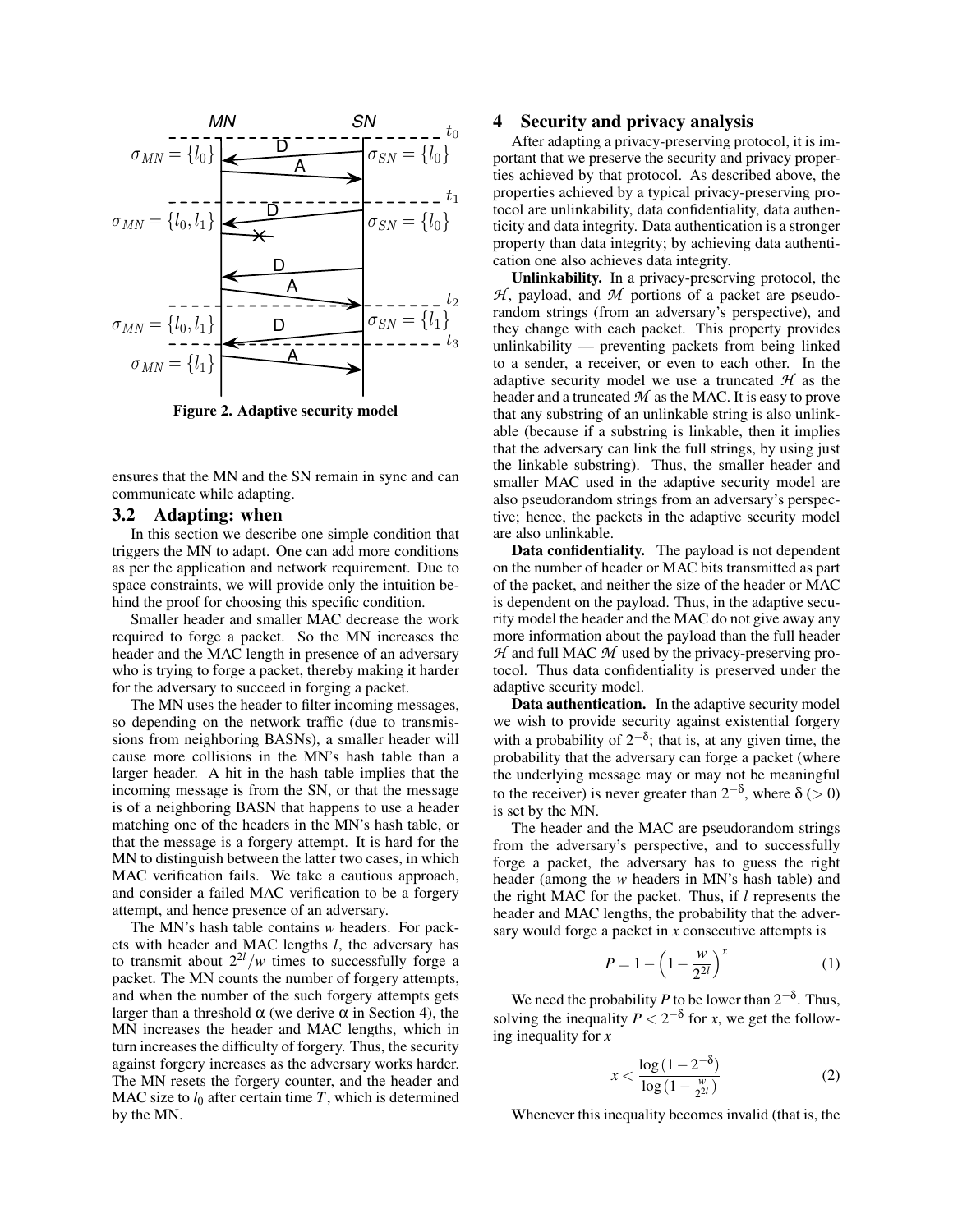

<span id="page-3-0"></span>Figure 3. Adaptive security against a forgery attack

adversary attempts more than  $\frac{\log(1-2^{-\delta})}{\log(1-\frac{w}{2})}$  $\frac{\log(1-2)}{\log(1-\frac{w}{2^{2l}})}$  times), the MN increases the header and MAC lengths (i.e., *l*) to maintain the inequality in Equation [2.](#page-2-2)

Figure [3](#page-3-0) gives some intuition about how the MN will adapt in the presence of an adversary who is trying to forge a packet. The logarithmic *x*-axis represents the work the adversary does to forge a packet (i.e., number of forgery attempts =  $2<sup>x</sup>$ ), and the *y*-axis represents the bit-level security of the protocol, which is equivalent to the size of header and MAC (i.e., 2*l*). The adversary is likely to be successful in forging a packet if the line representing the security of the protocol falls below the forgery line  $(y = x)$ . In the plot, the forgery probability is set to  $2^{-16}$  (i.e.,  $\delta = 16$ ), and the initial *l* value is 16 bits (i.e.,  $l_0 = 16$ ). The plot also presents the security level of a typical privacy-preserving protocol (PPP) that has a overhead of 256 bits, and an equivalent security level. Thus, as the adversary tries harder to forge the packet, via brute-force attempts, the security increases, making it harder for him to succeed. As you can see, in worsecase scenario (i.e., when the adversary keeps trying or there is continuous enough noise) the MN will choose the highest header and MAC length. Thus, in worsecase scenario, the adaptive protocol behaves similar to the non-adaptive privacy-preserving protocol.

#### 5 Related work

Our adaptive-security approach adapts the security level of the protocol dynamically in response to network activity that implies the presence of an adversary (or a forgery attack). There are adaptive security models in the literature but they differ in how the protocols adapt and under what conditions they adapt.

Prasad et al. [\[3\]](#page-4-5) suggest using three modes of security: low-level, medium-level, and high-level security. Depending on the user location (e.g., home vs. public place) or which devices the user is contacting (e.g., trusted vs. untrusted), the model will choose an appropriate security level. The different levels of security

achieve different sets of properties, and they use different cipher algorithms. However, choosing the right level of security is not easy; for example, a familiar location (e.g., home) does not necessarily imply the absence of an adversary. Portialla et al. [\[2\]](#page-4-6) propose changing ECC parameters to provide different levels of security depending on the energy budget of the node. The TLS cipher suite [\[4\]](#page-4-7) is a real-world example where nodes can negotiate and decide on the security level by selecting algorithms (authentication, encryption, and message authentication code). However, all these methods focus on adapting cryptographic primitives (i.e., encryption, MAC algorithms) to provide different levels of security rather than on reducing network overhead, which would provide more energy savings (especially in a wireless network) then the proposed computational adaptation.

The hybrid security model proposed by Shon et al. [\[7\]](#page-4-8) is probably the closest work to our adaptive security model. In their adaptive scheme they propose using MAC of different sizes to provide different levels of security. In their scheme, they choose a security level by the network characteristics (public, commercial, or private) and the data characteristics (application data or control data). Classifying data sensitivity and determining which level of security would be reasonable for a given data type, while optimizing energy, can be tricky. For mHealth sensing, where the medical data is considered sensitive, their approach would choose the higherlevel security, which would be energy inefficient. Our adaptive model, however, adapts the security level dynamically in response to an attack by an adversary, and in absence of an adversary it adapts to optimize the overhead; thus, the application does not have to worry about classifying data sensitivity or choosing a reasonable security level.

#### 6 Conclusion

We demonstrate how to apply the adaptive security model to a class of privacy-preserving protocols to reduce their transmission overhead while preserving the security and privacy properties of those protocols, so that these protocols can be used in low-power mHealth sensors. A more complete presentation of the protocol, and its evaluation will appear in a future paper.

#### Acknowledgements

We would like to thank the reviewers for their helpful comments. We also thank the members of Trust Lab at Dartmouth College for their feedback.

This research results from a research program at the Institute for Security, Technology, and Society at Dartmouth College, supported by the National Science Foundation under Grant Award Number 0910842 and by the Department of Health and Human Services (SHARP program) under award number 90TR0003-01. views and conclusions contained in this document are those of the authors and should not be interpreted as necessarily representing the official policies, either expressed or implied, of the sponsors.